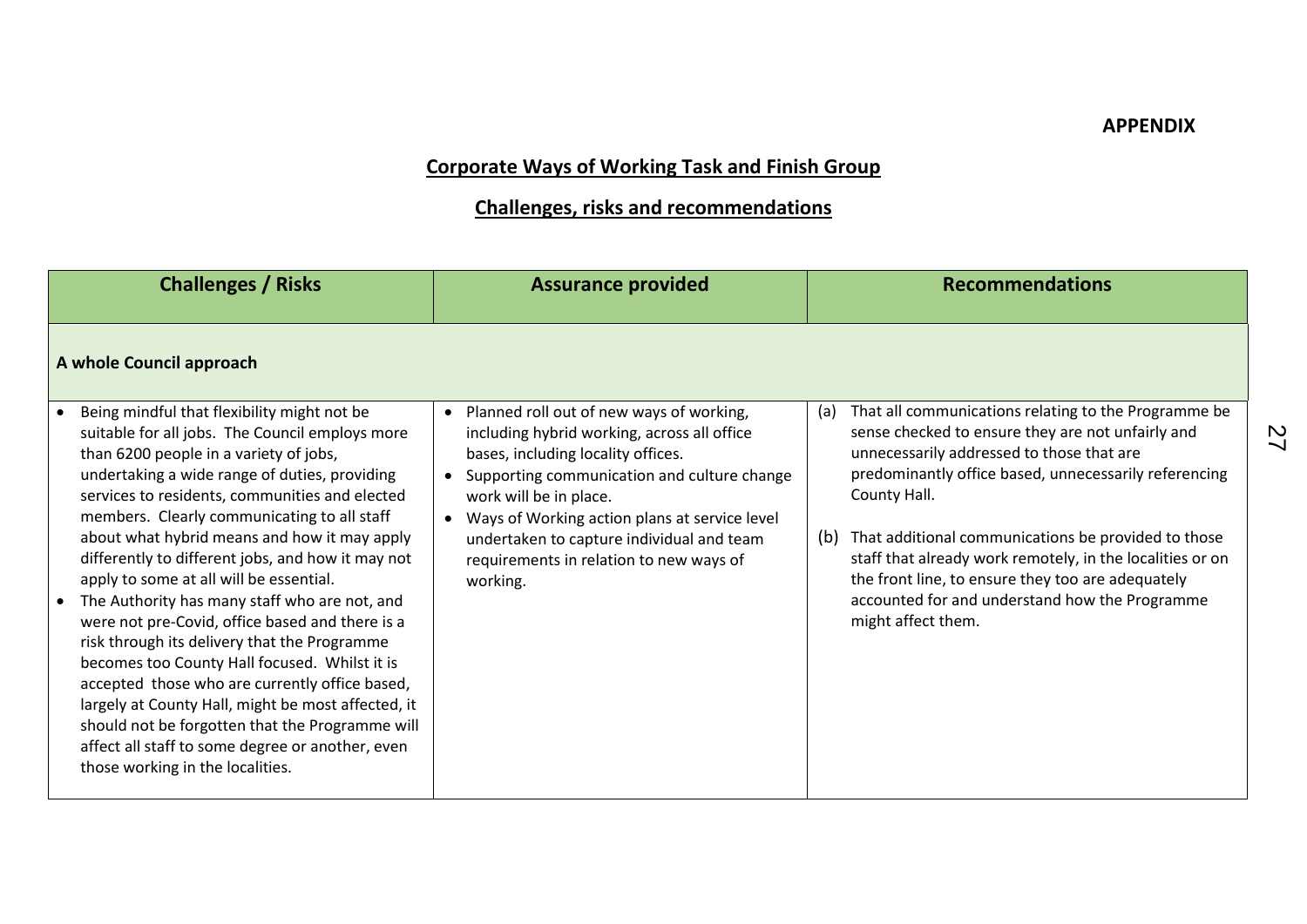| <b>Challenges / Risks</b>                                                                                                                                                                                                                                                                                                                                                                                                                                                                                                                                                                                                                                                                                                                                                                                                                                                                                  | <b>Assurance provided</b>                                                                                                                                                                                                                                                                                                                                                                                                                                                                                                                                                                                                                                                                                                                                                                                                                                         | <b>Recommendations</b>                                                                                                                                                                                                                                                                                                                                                                                                                                                                                                                                                                                    |  |  |  |
|------------------------------------------------------------------------------------------------------------------------------------------------------------------------------------------------------------------------------------------------------------------------------------------------------------------------------------------------------------------------------------------------------------------------------------------------------------------------------------------------------------------------------------------------------------------------------------------------------------------------------------------------------------------------------------------------------------------------------------------------------------------------------------------------------------------------------------------------------------------------------------------------------------|-------------------------------------------------------------------------------------------------------------------------------------------------------------------------------------------------------------------------------------------------------------------------------------------------------------------------------------------------------------------------------------------------------------------------------------------------------------------------------------------------------------------------------------------------------------------------------------------------------------------------------------------------------------------------------------------------------------------------------------------------------------------------------------------------------------------------------------------------------------------|-----------------------------------------------------------------------------------------------------------------------------------------------------------------------------------------------------------------------------------------------------------------------------------------------------------------------------------------------------------------------------------------------------------------------------------------------------------------------------------------------------------------------------------------------------------------------------------------------------------|--|--|--|
| Service outcome prioritisation                                                                                                                                                                                                                                                                                                                                                                                                                                                                                                                                                                                                                                                                                                                                                                                                                                                                             |                                                                                                                                                                                                                                                                                                                                                                                                                                                                                                                                                                                                                                                                                                                                                                                                                                                                   |                                                                                                                                                                                                                                                                                                                                                                                                                                                                                                                                                                                                           |  |  |  |
| Allowing choice and flexibility will need to be<br>accompanied by clear parameters or principles<br>that will enable staff to understand how this will<br>apply to them and their teams.<br>• Providing flexibility whilst ensuring access to<br>services is not reduced could be a difficult<br>balance for managers to strike.<br>A move away from 9 to 5 working should not be<br>$\bullet$<br>at the expense of service accessibility during<br>those times.<br>Flexible arrangements need to be mutually<br>acceptable within teams (e.g. a manager may<br>work late, but an officer may not feel<br>comfortable or may not be able to contact them<br>past 6pm).<br>A move away from a 9 to 5, Monday to Friday<br>$\bullet$<br>approach, may impact back office services. For<br>example, will IT support be made available to<br>staff choosing to work outside those traditional<br>office hours. | The Programme clearly sets out that service<br>$\bullet$<br>needs remain the first priority and should form<br>the foundation for any new flexible<br>arrangements agreed by managers.<br>By way of the action planning exercise all<br>managers have begun to discuss and identify<br>with their teams what their service needs are,<br>when an officer presence (whether at home or<br>in an office) will be required, and how they<br>might shape their flexible working<br>arrangements around that.<br>Clear guidance and policies in place.<br>New IT service delivery commitment and<br>$\bullet$<br>revised SLAs to be launching in early 2022 that<br>will ensure all staff and managers are aware of<br>the fastest route to achieve IT support in the<br>future - including chatbot function, and faster<br>solutions for replacement devices/repairs. | That Service Heads be requested to review their action<br>(c)<br>plans as their teams' working arrangements evolve, to<br>ensure that core requirements (service to the<br>customer) are captured and met.<br>That communications be provided to managers to<br>(d)<br>emphasise the need to access:<br>(i) ongoing support available around Organisation<br>Development, Leadership and culture to support<br>them and their teams to identify the best way of<br>working;<br>training on how to best utilise technology and<br>(i)<br>workplaces to drive the best outcomes for staff and<br>customers. |  |  |  |
| <b>Communication and collaboration</b>                                                                                                                                                                                                                                                                                                                                                                                                                                                                                                                                                                                                                                                                                                                                                                                                                                                                     |                                                                                                                                                                                                                                                                                                                                                                                                                                                                                                                                                                                                                                                                                                                                                                                                                                                                   |                                                                                                                                                                                                                                                                                                                                                                                                                                                                                                                                                                                                           |  |  |  |
| Creating the right working cultures to support<br>$\bullet$<br>good collaboration, communication, and                                                                                                                                                                                                                                                                                                                                                                                                                                                                                                                                                                                                                                                                                                                                                                                                      | Technology has and will continue to be rolled<br>$\bullet$<br>out to staff which supports new and alternative                                                                                                                                                                                                                                                                                                                                                                                                                                                                                                                                                                                                                                                                                                                                                     | That information be regularly shared with all staff<br>(e)<br>around new and creative ways to come together either                                                                                                                                                                                                                                                                                                                                                                                                                                                                                        |  |  |  |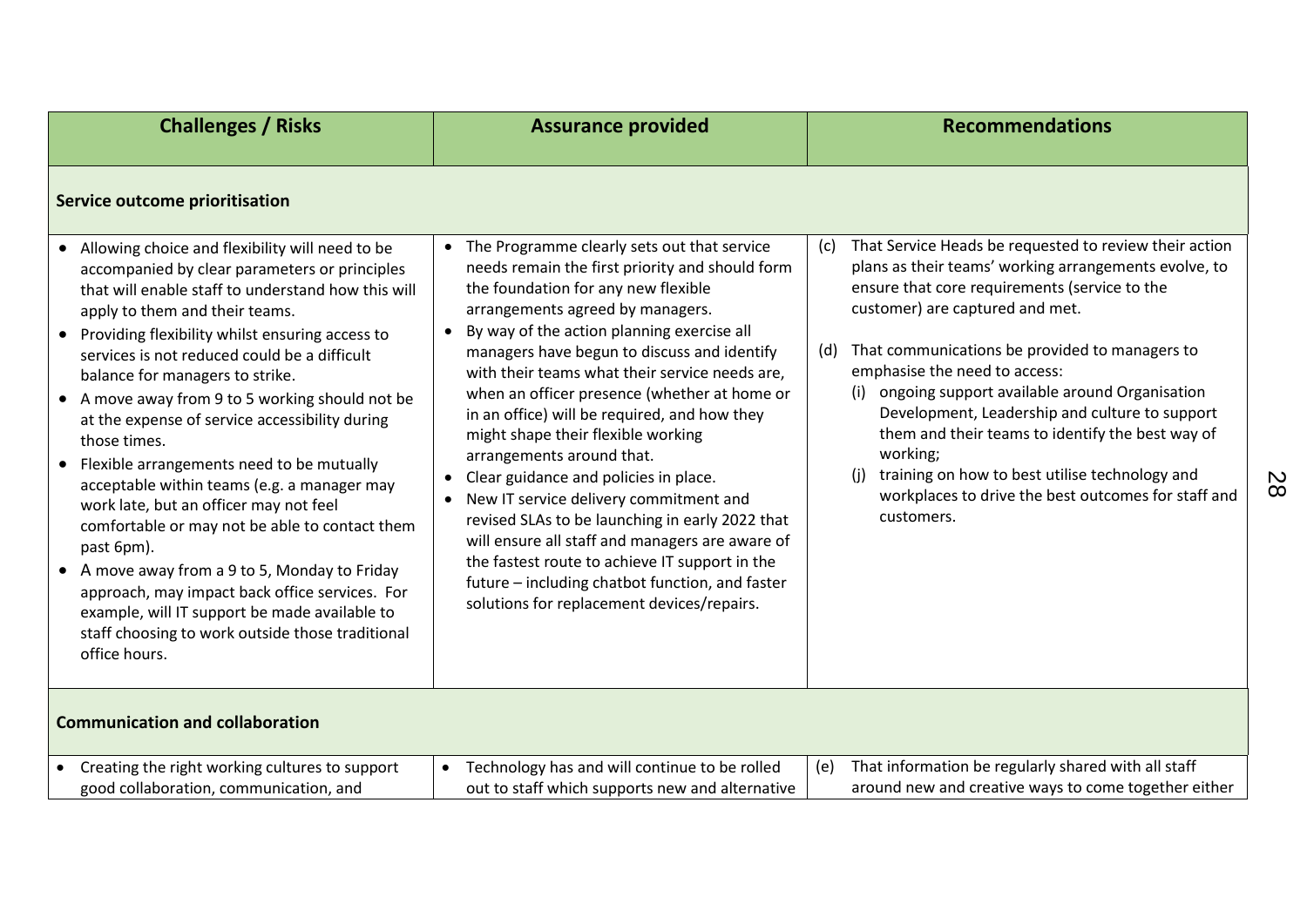| <b>Challenges / Risks</b>                                                                                                                                                                                                                                                                                                                                                                                                                                                                                                                                                                                                                                                                                                                                                                                                                                                | <b>Assurance provided</b>                                                                                                                                                                                                                                                                                                                                                                                                                                                                                                                                                                                                                                                                                                                                                                                                                                                                                                                                                                                                                                                                                                                                                                                                                                                                                                        | <b>Recommendations</b>                                                                                                                                                                                                                                                                                                                                                                                                                            |
|--------------------------------------------------------------------------------------------------------------------------------------------------------------------------------------------------------------------------------------------------------------------------------------------------------------------------------------------------------------------------------------------------------------------------------------------------------------------------------------------------------------------------------------------------------------------------------------------------------------------------------------------------------------------------------------------------------------------------------------------------------------------------------------------------------------------------------------------------------------------------|----------------------------------------------------------------------------------------------------------------------------------------------------------------------------------------------------------------------------------------------------------------------------------------------------------------------------------------------------------------------------------------------------------------------------------------------------------------------------------------------------------------------------------------------------------------------------------------------------------------------------------------------------------------------------------------------------------------------------------------------------------------------------------------------------------------------------------------------------------------------------------------------------------------------------------------------------------------------------------------------------------------------------------------------------------------------------------------------------------------------------------------------------------------------------------------------------------------------------------------------------------------------------------------------------------------------------------|---------------------------------------------------------------------------------------------------------------------------------------------------------------------------------------------------------------------------------------------------------------------------------------------------------------------------------------------------------------------------------------------------------------------------------------------------|
| connections between staff both within individual<br>teams and across the organisation, in all the<br>different places and ways they might now work.<br>Ensuring informal conversations held in<br>$\bullet$<br>corridors, outside of meetings are not lost, as the<br>soft information shared in this way is critical to<br>the smooth operation of the Council.<br>Building staff knowledge and confidence on how<br>$\bullet$<br>they might use new forms of technology to<br>communicate and collaborate effectively.<br>Ensuring officers feel comfortable with the new<br>workplace arrangements so they are used to<br>their full potential as a place where collaboration<br>and communication can thrive. Confidence<br>coming back into an office environment will likely<br>be affected post Covid, particularly as this will<br>look and feel very different. | approaches to collaboration and<br>communication. The Programme continues to<br>invest in IT skills training - in particular<br>Microsoft teams, SharePoint, and new<br>workplace technology to allow hybrid<br>meetings.<br>Pulse surveys to be considered which could<br>$\bullet$<br>capture views on what's working in terms of<br>collaboration etc.<br>The Council's offices and workplaces will be<br>altered in ways that will support the new ways<br>of working and this will include technology to<br>allow for hybrid meetings to take place.<br>Specific collaboration workspaces will be<br>$\bullet$<br>created through the 'property' workstream<br>such as booths, pods, collaboration areas.<br>These will be trialled as part of a pilot to be run<br>in Room 700 of County Hall in early 2022.<br>The pilot will ensure staff have a better<br>$\bullet$<br>understanding of the new office model and are<br>able to input and contribute into that process<br>(as different offices are changed there will be<br>engagement with staff that occupy and use that<br>space). Once the findings from this pilot are<br>understood, it is then proposed that this model<br>will be rolled out across the organisation for<br>the benefit of all service areas, subject to any<br>lessons learnt from the pilot. | in person, utilising the new office model to its full<br>potential, or digitally using any new technology rolled<br>out, including sharing lessons learnt across the<br>organisation and from other organisations that have<br>been hybrid working for some time.<br>That communications be developed to go out to all<br>(f)<br>staff to alert them to the planned pilot to be run in<br>room 700, with regular updates across the pilot period. |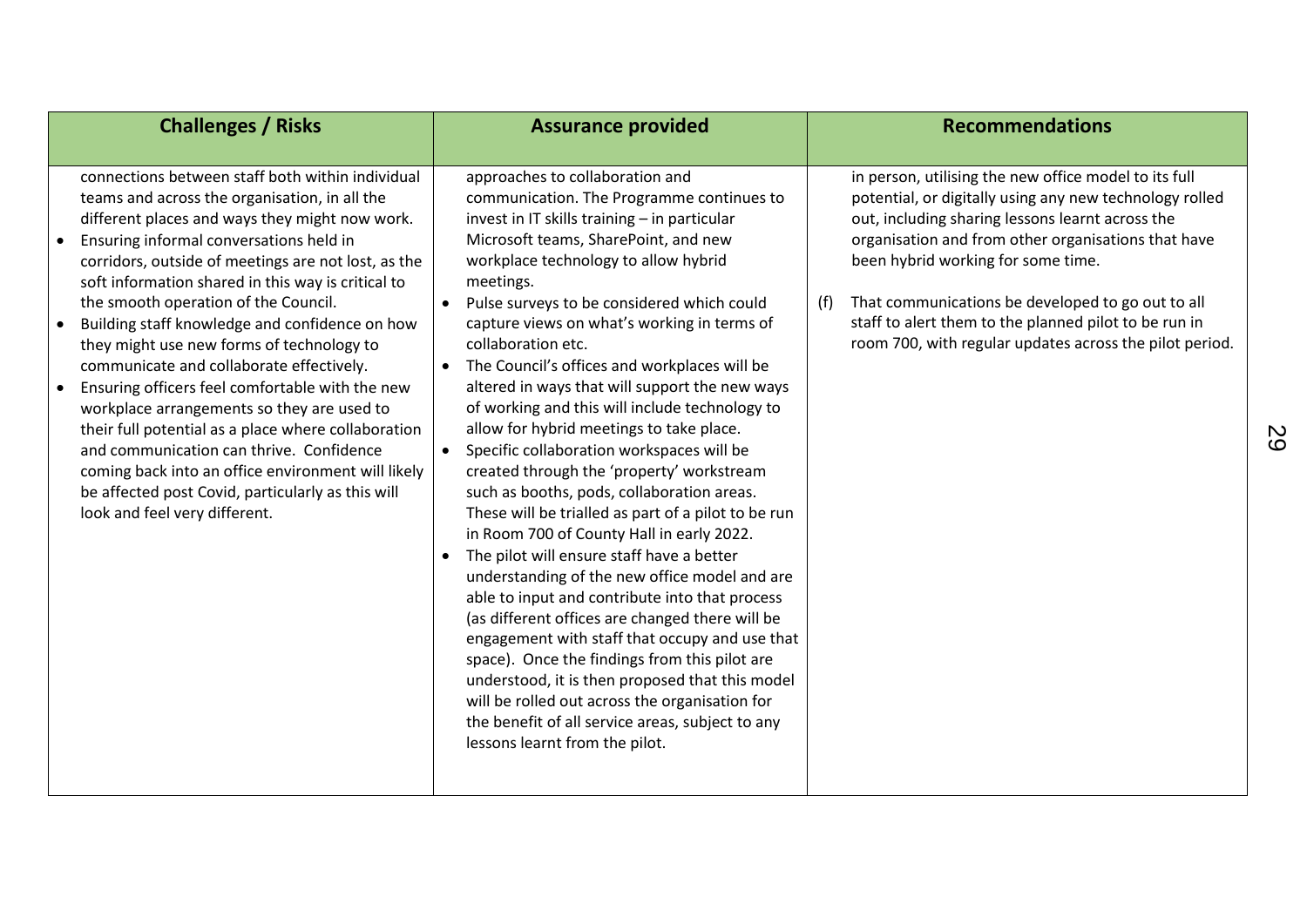| <b>Challenges / Risks</b>                                                                                                                                                                                                                                                                                                                                                                                                                                                                                                                                                                                                             | <b>Assurance provided</b>                                                                                                                                                                                                                                                                                                                                                                                                                                                                                                                                                                                                                                                                                    | <b>Recommendations</b>                                                                                                                                                                            |
|---------------------------------------------------------------------------------------------------------------------------------------------------------------------------------------------------------------------------------------------------------------------------------------------------------------------------------------------------------------------------------------------------------------------------------------------------------------------------------------------------------------------------------------------------------------------------------------------------------------------------------------|--------------------------------------------------------------------------------------------------------------------------------------------------------------------------------------------------------------------------------------------------------------------------------------------------------------------------------------------------------------------------------------------------------------------------------------------------------------------------------------------------------------------------------------------------------------------------------------------------------------------------------------------------------------------------------------------------------------|---------------------------------------------------------------------------------------------------------------------------------------------------------------------------------------------------|
| <b>Team cohesion and support</b>                                                                                                                                                                                                                                                                                                                                                                                                                                                                                                                                                                                                      |                                                                                                                                                                                                                                                                                                                                                                                                                                                                                                                                                                                                                                                                                                              |                                                                                                                                                                                                   |
| Informal, unplanned, social and work-related<br>interactions within a team can be hard to<br>replicate digitally and there is a risk that this can<br>negatively affect team relationships.<br>Support networks can be lost reducing morale<br>$\bullet$<br>and motivation and increasing stress.<br>• Staff health and wellbeing issues could be more<br>difficult to spot when connecting remotely by<br>both managers and peers and so risk going<br>unnoticed.<br>Teams working in different locations, perhaps<br>$\bullet$<br>with different flexible hours, could become<br>disjointed and therefore operate less effectively. | A key part of the 'people' workstream will be to<br>$\bullet$<br>help officers and managers reshape why and<br>how they come together to collaborate.<br>Teams will seek out solutions that work for<br>whole teams or services for a range of reasons,<br>whether this be teambuilding, team meetings,<br>collaboration, problem solving or general<br>networking / wellbeing. This might involve<br>meeting in a workplace, council building,<br>external sites where appropriate, and of course<br>virtually.<br>As detailed above, specific workspaces will be<br>$\bullet$<br>created to support alternatives ways for people<br>to communicate and come together through<br>the 'property' workstream. | That the use of the APR process and one to ones be<br>(g)<br>extended to ask softer questions around the adequacy<br>of peer support and connectivity and around health<br>and wellbeing matters. |
| Learning and development of new officers                                                                                                                                                                                                                                                                                                                                                                                                                                                                                                                                                                                              |                                                                                                                                                                                                                                                                                                                                                                                                                                                                                                                                                                                                                                                                                                              |                                                                                                                                                                                                   |
| • It can be difficult for new staff to build<br>relationships with their team and managers<br>remotely.<br>There is a risk of missing out on 'on the job<br>$\bullet$<br>learning' within an office environment - new<br>officers often learnt from observing their peers<br>and listening in to conversations and discussions.<br>Ensuring new staff develop a sense of the                                                                                                                                                                                                                                                          | Learning and development and induction<br>$\bullet$<br>processes had been developed and expanded<br>to support smarter and remote working<br>options.<br>Managers will consider the optimum ways of<br>$\bullet$<br>recruiting and inducting new staff - the latter<br>often being best conducted face to face.<br>Corporate and local induction programmes are<br>$\bullet$                                                                                                                                                                                                                                                                                                                                 | That managers be alerted to the need, as part of the<br>(h)<br>refreshed induction process, to induct new staff into<br>their base location and ways of working.                                  |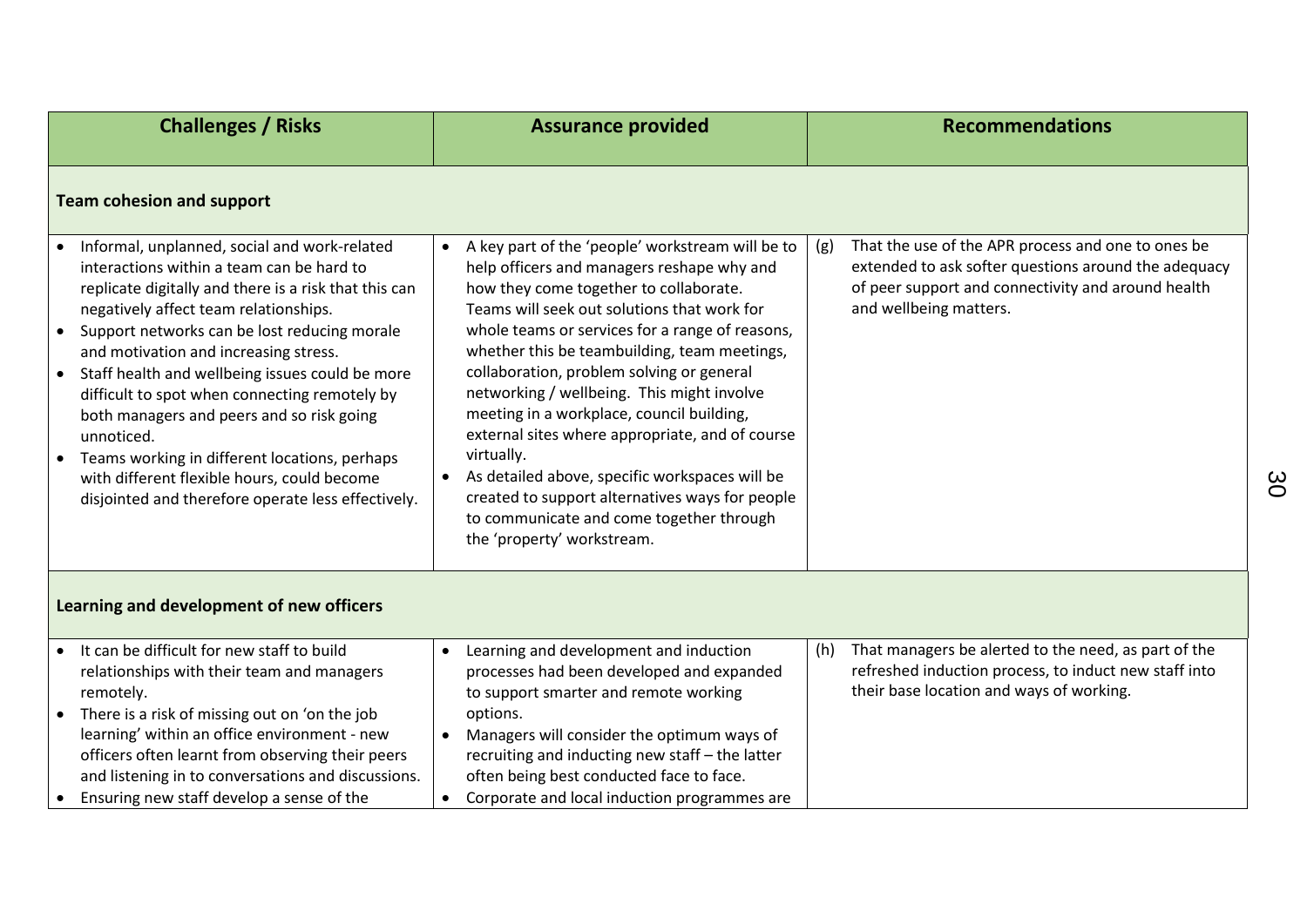| <b>Challenges / Risks</b>                                                                                                                                                                                                                                                                                                                                                                                                                                                                                                                                                                                                                                                                                                                                                                                                                                           | <b>Assurance provided</b>                                                                                                                                                                                                                                                                                                                                                                                                                                                                                                                                                                                                                                                                                                            | <b>Recommendations</b>                                                                                                                                                                                                                                                                                          |
|---------------------------------------------------------------------------------------------------------------------------------------------------------------------------------------------------------------------------------------------------------------------------------------------------------------------------------------------------------------------------------------------------------------------------------------------------------------------------------------------------------------------------------------------------------------------------------------------------------------------------------------------------------------------------------------------------------------------------------------------------------------------------------------------------------------------------------------------------------------------|--------------------------------------------------------------------------------------------------------------------------------------------------------------------------------------------------------------------------------------------------------------------------------------------------------------------------------------------------------------------------------------------------------------------------------------------------------------------------------------------------------------------------------------------------------------------------------------------------------------------------------------------------------------------------------------------------------------------------------------|-----------------------------------------------------------------------------------------------------------------------------------------------------------------------------------------------------------------------------------------------------------------------------------------------------------------|
| organisation they work for, its ethos and values<br>and build relationships with peers, both within<br>their team and more widely across the<br>organisation.                                                                                                                                                                                                                                                                                                                                                                                                                                                                                                                                                                                                                                                                                                       | being reviewed. Refresh of the managers<br>charter to ensure staff wellbeing and new<br>starters communication is robust                                                                                                                                                                                                                                                                                                                                                                                                                                                                                                                                                                                                             |                                                                                                                                                                                                                                                                                                                 |
| <b>Staff Wellbeing</b>                                                                                                                                                                                                                                                                                                                                                                                                                                                                                                                                                                                                                                                                                                                                                                                                                                              |                                                                                                                                                                                                                                                                                                                                                                                                                                                                                                                                                                                                                                                                                                                                      |                                                                                                                                                                                                                                                                                                                 |
| During 2020 staff proved they are highly<br>$\bullet$<br>adaptable and able to continue to perform well<br>working remotely despite the difficult<br>circumstances. However, this has given rise to<br>wellbeing and physical, mental and emotional<br>health issues.<br>Home/work boundaries can become blurred,<br>new team members might feel inadequately<br>supported, the loss of personal social interaction<br>and support from colleagues can all add to<br>feelings of stress and pressure.<br>Poor workforce health and wellbeing can<br>threaten business continuity and impact<br>organisational stability and performance.<br>How can managers ensure staff 'switch off' by<br>taking regular breaks and finishing work at<br>reasonable times when they are less visible in an<br>office environment?<br>How can managers ensure staff take adequate | Staff bulletins had been circulated regularly<br>$\bullet$<br>during the height of the pandemic with<br>information and practical advice on what staff<br>could do to support their health and wellbeing<br>and limit stress. This signposted staff to the<br>Council's wellbeing service where further<br>support could also be obtained.<br>Managers already undertake discussions with<br>$\bullet$<br>staff around illness and any sickness absence or<br>adjustments required to their work as a result.<br>Those discussions will continue and vary<br>according to individual circumstances. The<br>attendance management policy reflects the<br>opportunity to consider home working if<br>someone is well enough to do this | That health and wellbeing bulletins for staff be<br>(i)<br>refreshed and reenergised as part of the roll out of the<br>Programme.<br>That advice be developed for managers on how to raise<br>(j)<br>and question issues about health, wellbeing and stress<br>through regular one to ones and the APR process. |
| time off when ill? There might be the temptation<br>to continue working from home but perhaps in a<br>less productive way and this might not be                                                                                                                                                                                                                                                                                                                                                                                                                                                                                                                                                                                                                                                                                                                     |                                                                                                                                                                                                                                                                                                                                                                                                                                                                                                                                                                                                                                                                                                                                      |                                                                                                                                                                                                                                                                                                                 |

<u>ي</u>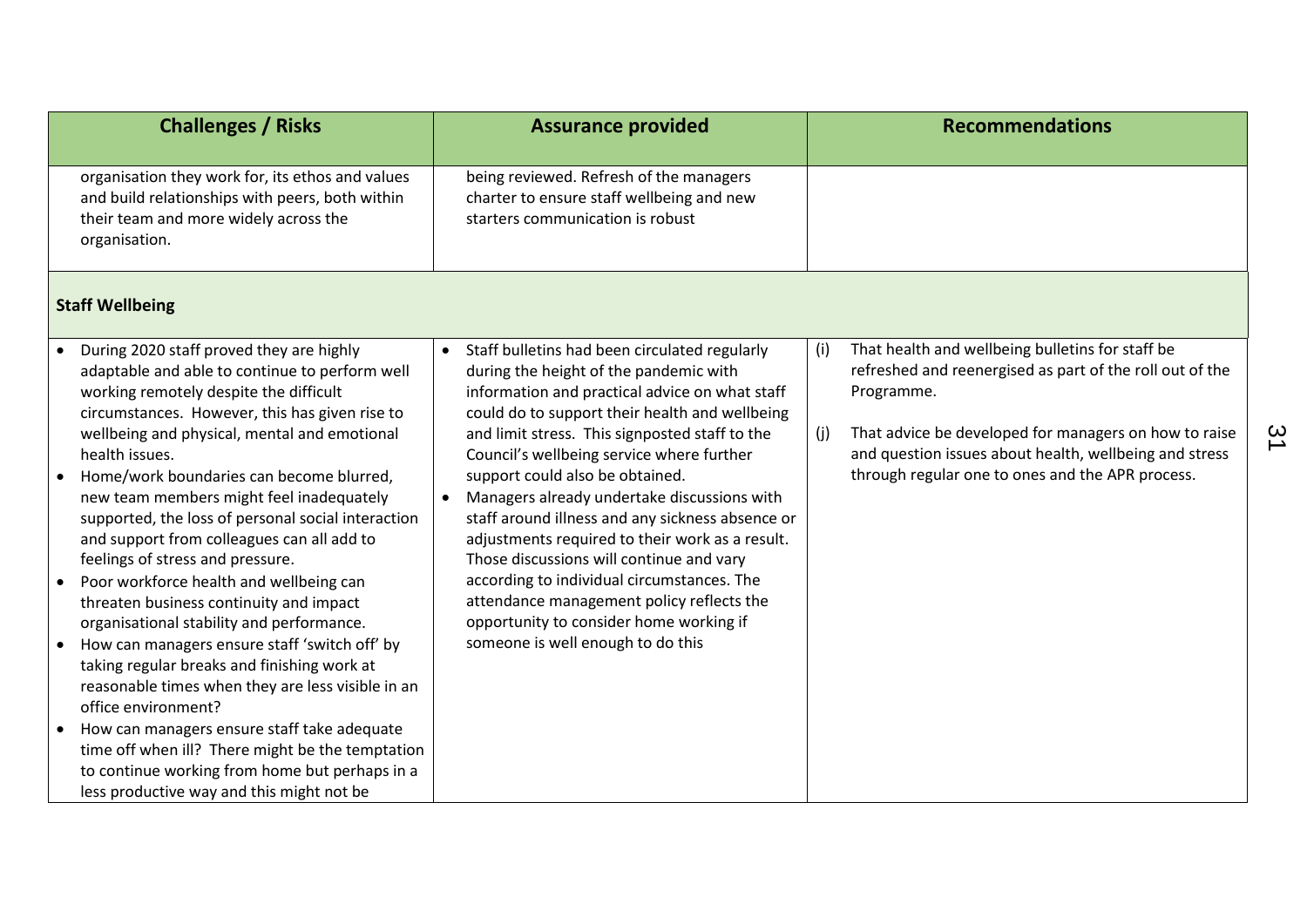| <b>Challenges / Risks</b>                                                                                                                                                                                                                                                                                                                                                                                                                                                                                                                                                                                                                                                                                                                               | <b>Assurance provided</b>                                                                                                                                                                                                                                                                                                                                                                                                                                                                                                                                                                                                                                                                                                                                                                                                                                                                                                                                                                                                                                        | <b>Recommendations</b>                                                                                                                                                                                                                                                                                                                                                                                                                                |
|---------------------------------------------------------------------------------------------------------------------------------------------------------------------------------------------------------------------------------------------------------------------------------------------------------------------------------------------------------------------------------------------------------------------------------------------------------------------------------------------------------------------------------------------------------------------------------------------------------------------------------------------------------------------------------------------------------------------------------------------------------|------------------------------------------------------------------------------------------------------------------------------------------------------------------------------------------------------------------------------------------------------------------------------------------------------------------------------------------------------------------------------------------------------------------------------------------------------------------------------------------------------------------------------------------------------------------------------------------------------------------------------------------------------------------------------------------------------------------------------------------------------------------------------------------------------------------------------------------------------------------------------------------------------------------------------------------------------------------------------------------------------------------------------------------------------------------|-------------------------------------------------------------------------------------------------------------------------------------------------------------------------------------------------------------------------------------------------------------------------------------------------------------------------------------------------------------------------------------------------------------------------------------------------------|
| appropriate for the service or beneficial to the<br>employee.                                                                                                                                                                                                                                                                                                                                                                                                                                                                                                                                                                                                                                                                                           |                                                                                                                                                                                                                                                                                                                                                                                                                                                                                                                                                                                                                                                                                                                                                                                                                                                                                                                                                                                                                                                                  |                                                                                                                                                                                                                                                                                                                                                                                                                                                       |
| <b>Wider staff impacts</b>                                                                                                                                                                                                                                                                                                                                                                                                                                                                                                                                                                                                                                                                                                                              |                                                                                                                                                                                                                                                                                                                                                                                                                                                                                                                                                                                                                                                                                                                                                                                                                                                                                                                                                                                                                                                                  |                                                                                                                                                                                                                                                                                                                                                                                                                                                       |
| • Avoiding staff feeling pressured to work from<br>home as the Programme is rolled out.<br>There is a risk that staff may feel like they are out<br>of pocket working from home e.g. due to<br>increased heating costs, increased broadband<br>costs, installation of blinds or changes to lighting,<br>increased wear and tear on flooring caused by<br>office chairs.<br>There is a risk that working from home could<br>impact not only the health and wellbeing of<br>officers themselves but also their family and<br>domestic life. There might be a risk that the<br>Council's responsibility as a corporate employer<br>begins to encompass some negative impacts on<br>an individual's domestic residence caused by<br>them working from home. | The position imposed on officers to work from<br>home as a result of Covid was not flexible.<br>However, the Programme was not seeking to<br>replicate how the Council operated during the<br>pandemic and did not require people to work<br>from home.<br>No contracts were being changed to designate<br>anyone as a 'home worker' as it was accepted<br>that this would not encourage the new ways of<br>working and flexibility the Programme aimed to<br>achieve.<br>Officers were being advised, through<br>discussions with their managers as part of the<br>action planning process that the intention<br>would be to provide flexibility that best suited<br>the needs of the team and the individual<br>(having regard first and foremost to service<br>needs). If an officer preferred to work in an<br>office base, had to for health and wellbeing<br>reasons, or because their home environment<br>was not suitable, this would always be<br>accommodated.<br>During 2020 officers had received an (up to)<br>£200 allowance which enabled them to | That, whilst addressed through the action planning<br>(k)<br>process, it be reiterated by managers and via<br>communications at a corporate level that the<br>Programme does not impose an expectation that the<br>position under Covid will continue - remote working<br>will not be imposed.<br>(1)<br>That communications, guidance and support be<br>provided to staff on how to claim any tax benefit<br>related to working from home from HMRC. |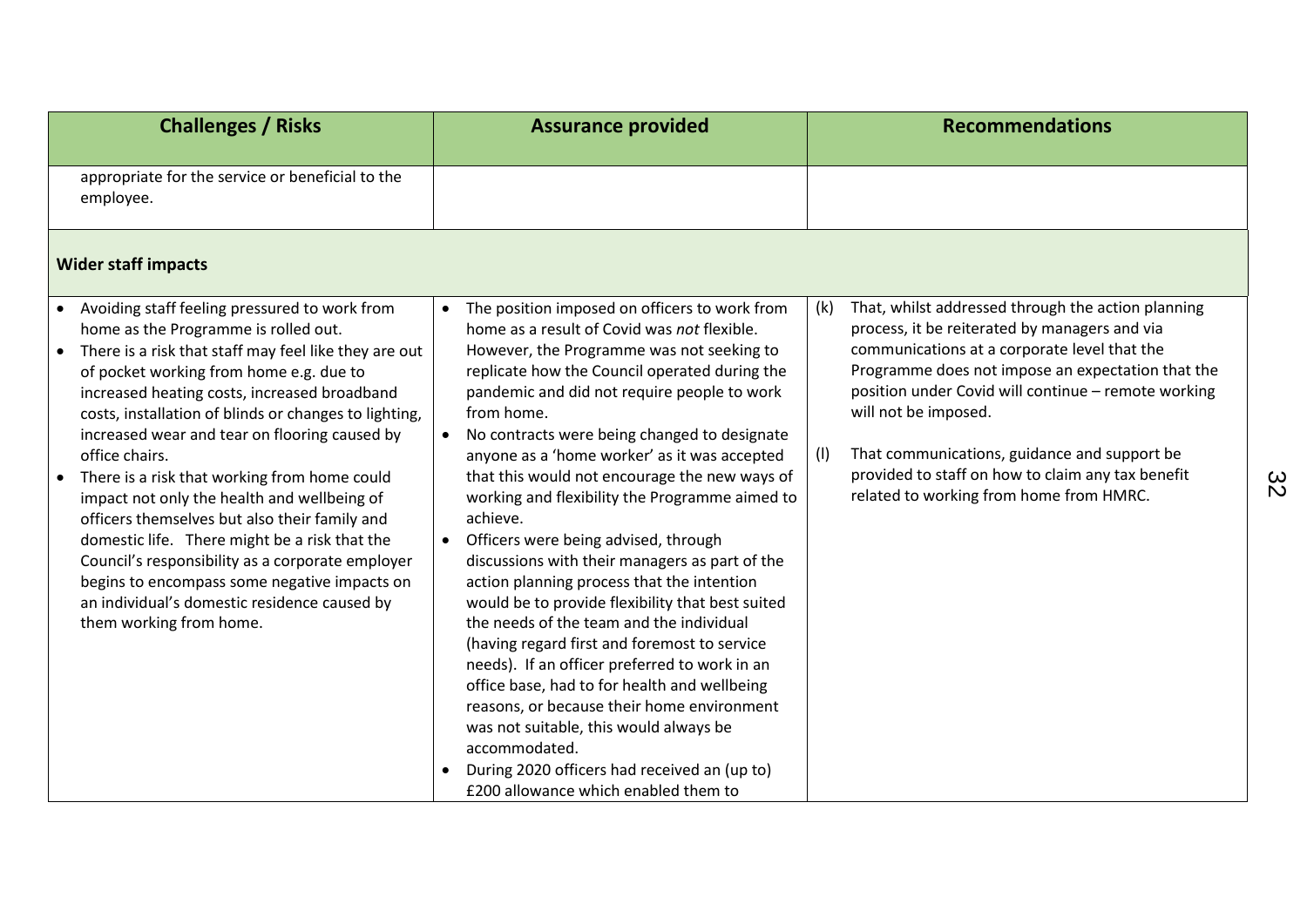| <b>Challenges / Risks</b>                                                                                                                                                                                                                                                                                                                                                                                                                                                                                                                                                                                                                                                      | <b>Assurance provided</b>                                                                                                                                                                                                                                                                                                                                                                                                                                                                                                                                                                                                                                                 | <b>Recommendations</b>                                                                                                                                                                                                                  |
|--------------------------------------------------------------------------------------------------------------------------------------------------------------------------------------------------------------------------------------------------------------------------------------------------------------------------------------------------------------------------------------------------------------------------------------------------------------------------------------------------------------------------------------------------------------------------------------------------------------------------------------------------------------------------------|---------------------------------------------------------------------------------------------------------------------------------------------------------------------------------------------------------------------------------------------------------------------------------------------------------------------------------------------------------------------------------------------------------------------------------------------------------------------------------------------------------------------------------------------------------------------------------------------------------------------------------------------------------------------------|-----------------------------------------------------------------------------------------------------------------------------------------------------------------------------------------------------------------------------------------|
|                                                                                                                                                                                                                                                                                                                                                                                                                                                                                                                                                                                                                                                                                | purchase equipment necessary to work safely<br>from home.<br>The tax benefit of homeworking could be<br>$\bullet$<br>reclaimed from HMRC.<br>Like all employers, the Council's responsibility is<br>$\bullet$<br>to its employees and it therefore has to ensure<br>its staff are risk assessed and provided with<br>appropriate PPE to enable them to undertake<br>their jobs safely. Such arrangements were not<br>affected by Covid or the Programme and would<br>continue as business as usual.                                                                                                                                                                       |                                                                                                                                                                                                                                         |
| The critical role of managers                                                                                                                                                                                                                                                                                                                                                                                                                                                                                                                                                                                                                                                  |                                                                                                                                                                                                                                                                                                                                                                                                                                                                                                                                                                                                                                                                           |                                                                                                                                                                                                                                         |
| • Managers will be responsible for embedding the<br>hybrid approach and ensuring their team flourish<br>under the new flexible arrangements which will<br>require new people management skills and a<br>new attitude to performance and productivity<br>management.<br>• A manager's role will likely be more complex as<br>they will need to manage different working<br>patterns and practices, and geographically<br>dispersed teams.<br>• Supporting a hybrid working team (both<br>practically and emotionally) will likely be more<br>time-consuming and therefore increase a<br>manager's own, already heavy, workload.<br>• There is a need to monitor and measure the | • Managers themselves will all undertake an APR<br>and have regular one to one meetings with<br>their own manager, through which<br>performance in delivery of the programme<br>within their teams will be discussed, as will any<br>specific work pressures arising from this.<br>• Managerial support is being actively addressed<br>through the new Managers Charter and<br>performance management framework.<br>• Significant guidance has been and will continue<br>to be issued and made available which are<br>aimed to help managers develop the new skills<br>required to manage a remote/hybrid<br>workforce.<br>Balanced scorecards, customer service metrics, | (m) That communications be provide to managers to<br>emphasise the need to access and take advantage of<br>the support, guidance and training available to support<br>culture change and skills in managing hybrid and<br>remote teams. |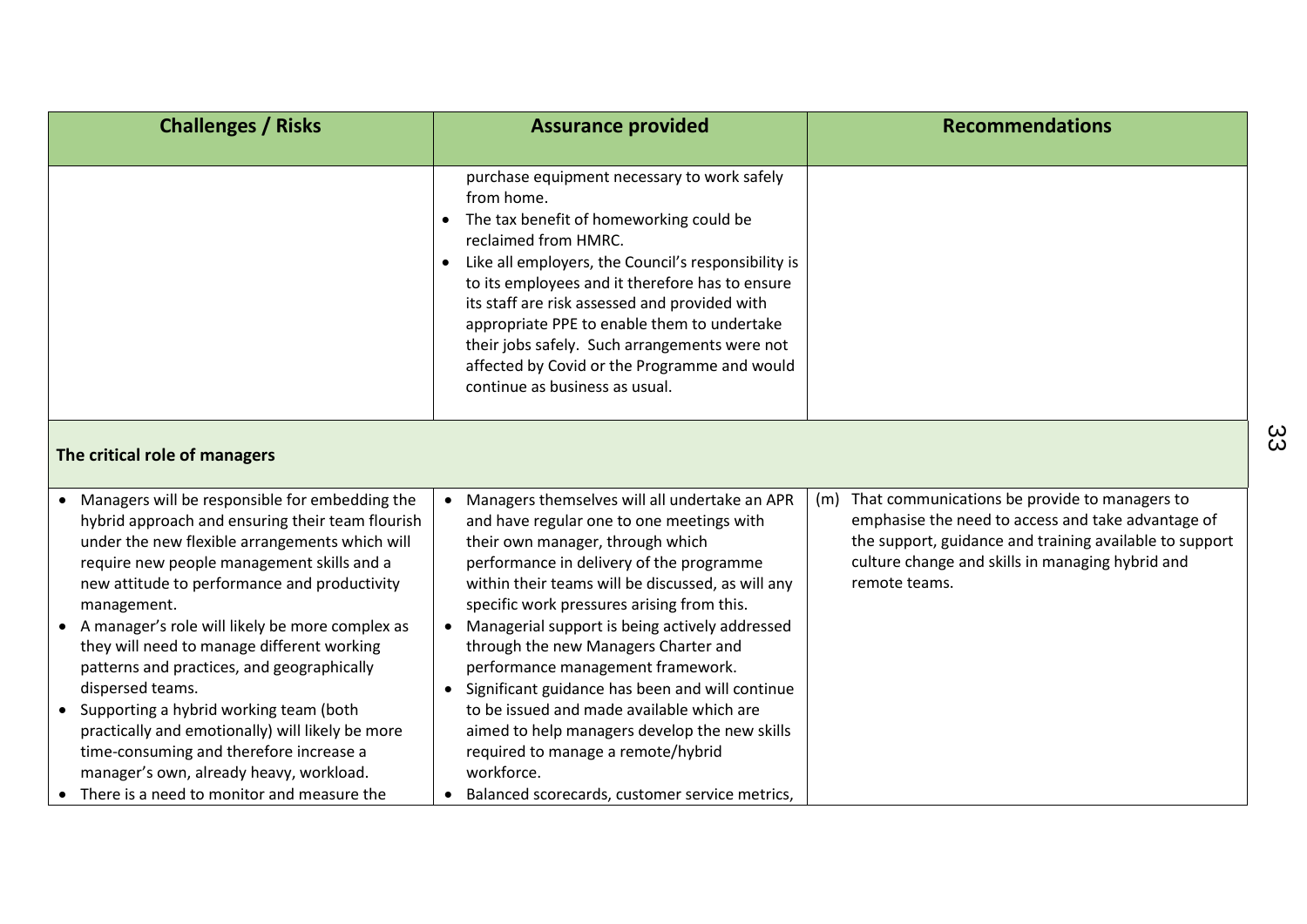|           | <b>Challenges / Risks</b>                                                                                                                                                                                                                                                                                           |                        | <b>Assurance provided</b>                                                                                                                                                                                                                                                                                                                |            | <b>Recommendations</b>                                                                                                                                                                                                                              |
|-----------|---------------------------------------------------------------------------------------------------------------------------------------------------------------------------------------------------------------------------------------------------------------------------------------------------------------------|------------------------|------------------------------------------------------------------------------------------------------------------------------------------------------------------------------------------------------------------------------------------------------------------------------------------------------------------------------------------|------------|-----------------------------------------------------------------------------------------------------------------------------------------------------------------------------------------------------------------------------------------------------|
|           | fundamental role of managers delivery of the<br>Programme.                                                                                                                                                                                                                                                          |                        | and staff survey results will continue to be used<br>to measure effective implementation.                                                                                                                                                                                                                                                |            |                                                                                                                                                                                                                                                     |
|           | <b>Confidentiality</b>                                                                                                                                                                                                                                                                                              |                        |                                                                                                                                                                                                                                                                                                                                          |            |                                                                                                                                                                                                                                                     |
| $\bullet$ | Ensuring confidentiality is maintained, both in<br>terms of overhearing meetings and telephone<br>conversations, the use of display screens and the<br>storage of documents will be difficult for<br>managers to monitor remotely, particularly if<br>staff choose to work in public places access<br>public Wi-Fi. |                        | • Guidance around how to maintain<br>confidentiality has already been provided to<br>managers and all staff.<br>• Assurance had been provided by the Council's<br>ICT services that use of public Wi-Fi did not<br>raise security issues if people chose to work in a<br>public location for a period, e.g. a library or<br>coffee shop. | (n)<br>(0) | That storage solutions and guidance be reviewed for<br>remote working.<br>That managers and staff be reminded to continue to<br>follow information governance and keeping data safe<br>mandatory training.                                          |
|           | <b>Health and Safety</b>                                                                                                                                                                                                                                                                                            |                        |                                                                                                                                                                                                                                                                                                                                          |            |                                                                                                                                                                                                                                                     |
|           | Ensuring staff are working safely at home and<br>undertake, for example, their display screen<br>equipment (DSE) assessments for the different<br>places and ways they will be working.<br>How will managers and health and safety teams<br>satisfy themselves that individual officers'                            | $\bullet$<br>$\bullet$ | Information had been made available to advise<br>and guide managers and staff on Health and<br>Safety matters.<br>The Health and Safety Team provide an online<br>DSE assessment. Alerts are sent to staff and<br>managers when this becomes due. It is                                                                                  | (p)        | That further reassurance be sought that the Council's<br>approach is considered sufficient in the face of<br>potential legal action if an employee is injured whilst<br>working from home and whether the Council's<br>insurance might be affected. |
|           | remote working environments are safe and<br>appropriate, particularly for those with<br>disabilities. This will inevitably be more difficult<br>to determine when they are working from home<br>and therefore their arrangements are less visible.                                                                  |                        | incumbent on staff to undertake this both for<br>their home and office workstation. The results<br>of the assessment are referred to managers<br>when action is required.<br>Health and safety policies around electrical and<br>fire safety, and display screen equipment have                                                          | (q)        | That further and ongoing reassurance/visibility of<br>health and safety at home be provided through<br>communications and engagement with staff and<br>managers - with particular focus on relevant worker<br>groups e,g. Disabled Workers Group.   |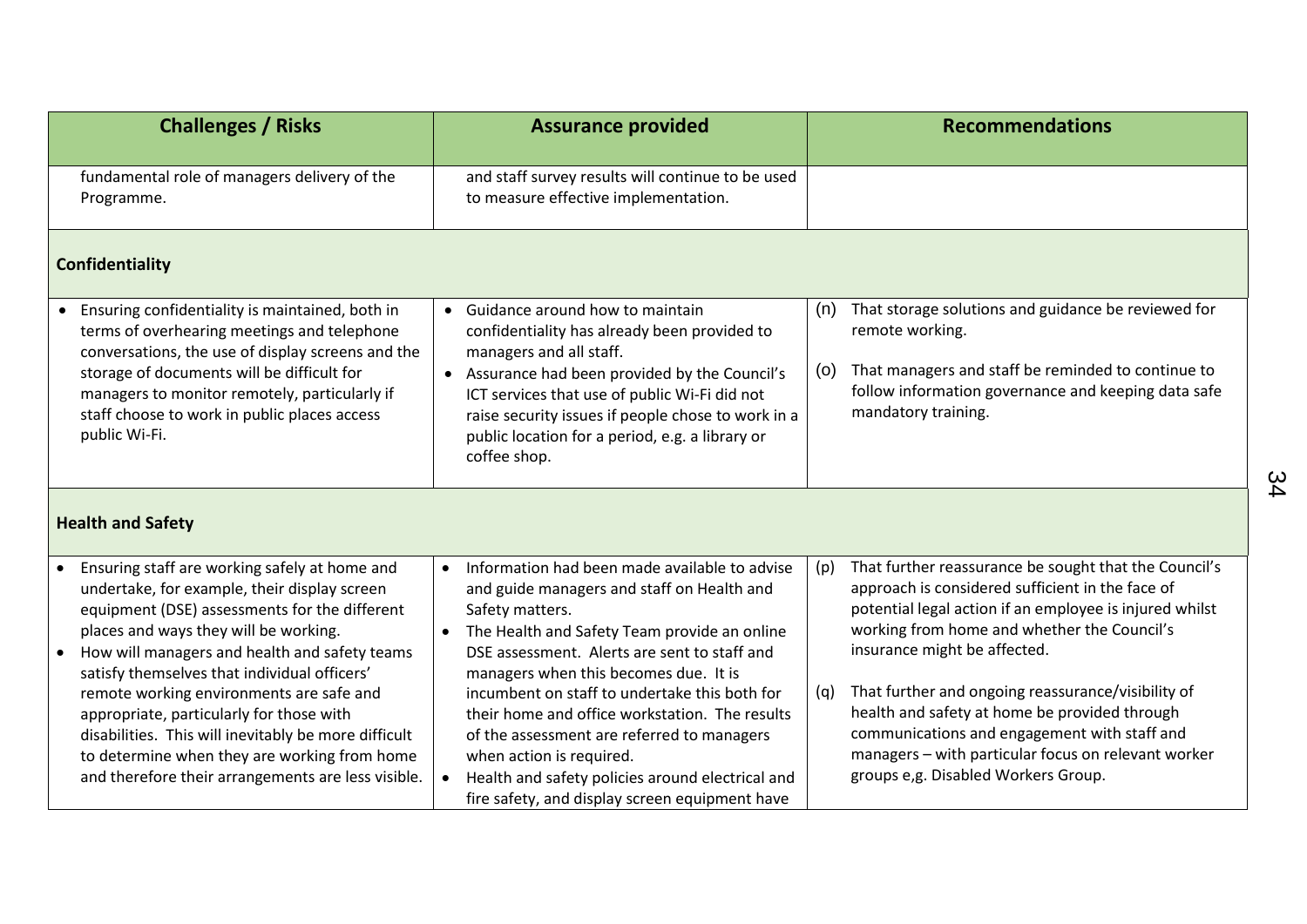| <b>Challenges / Risks</b>                                                                                                                                                                                                                                                                                                                                                                                                                                                    | <b>Assurance provided</b>                                                                                                                                                                                                                                                                                                         | <b>Recommendations</b>                                    |
|------------------------------------------------------------------------------------------------------------------------------------------------------------------------------------------------------------------------------------------------------------------------------------------------------------------------------------------------------------------------------------------------------------------------------------------------------------------------------|-----------------------------------------------------------------------------------------------------------------------------------------------------------------------------------------------------------------------------------------------------------------------------------------------------------------------------------|-----------------------------------------------------------|
|                                                                                                                                                                                                                                                                                                                                                                                                                                                                              | been refreshed to address remote working<br>options.<br>Refreshed "keeping safe when working from<br>$\bullet$<br>home" guidance produced to support<br>managers and staff with ongoing health and<br>safety                                                                                                                      |                                                           |
| <b>Equality</b>                                                                                                                                                                                                                                                                                                                                                                                                                                                              |                                                                                                                                                                                                                                                                                                                                   |                                                           |
| Ensuring inclusion and fairness was not<br>negatively impacted and that groups with<br>protected characteristics who might already be<br>affected by being less visible within the<br>organisation (i.e. parttime workers who are<br>predominantly female, BAME employees) are not<br>disadvantaged.<br>Ensuring access to learning and career<br>$\bullet$<br>progression opportunities, for example, are not<br>be made worse for such officers through remote<br>working. | As the Programme is rolled out there will be a<br>$\bullet$<br>push to move away from a culture of<br>presenteeism to performance management<br>and so implementation of the Programme<br>should provide benefits in this regard.<br>Equality impact assessments will form an<br>intrinsic part of the delivery of the Programme. |                                                           |
| <b>Productivity and Performance Management</b>                                                                                                                                                                                                                                                                                                                                                                                                                               |                                                                                                                                                                                                                                                                                                                                   |                                                           |
| • Moving to a different type of performance                                                                                                                                                                                                                                                                                                                                                                                                                                  | Work around performance management and<br>$\bullet$                                                                                                                                                                                                                                                                               | That an update be provided to members of the Group<br>(r) |